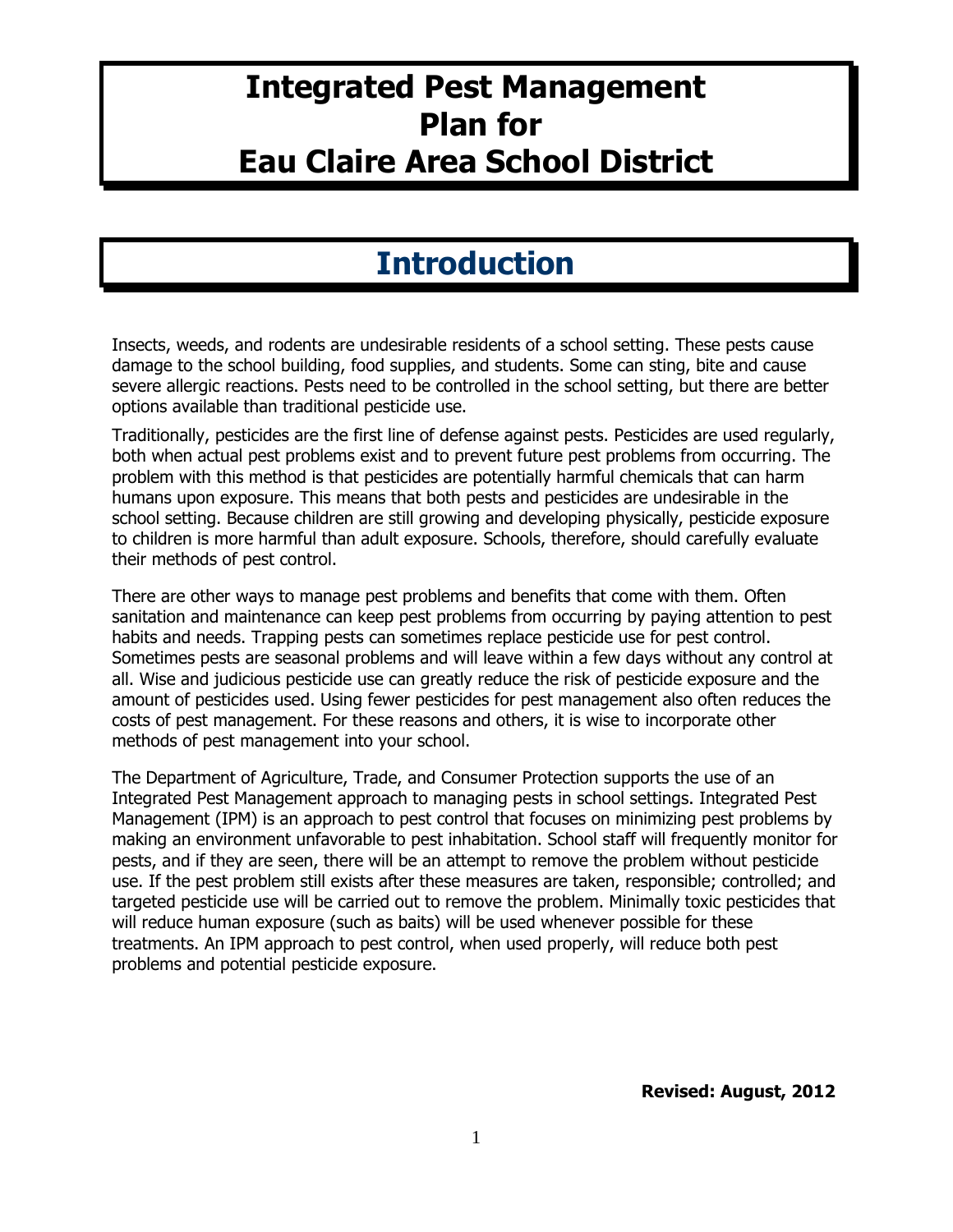## **ECASD INTEGRATED PEST MANAGEMENT (IPM ) POLICY**

This program requires the involvement of all our Head Custodians, Building Services Managers, and grounds personnel. The intent is to identify a potential pest problem before it becomes serious; thus we can treat smaller areas by spot treatment. We strive to use as few pesticides as possible and in quantities that have little adverse affect on the environment. Identification of a problem requires a certain amount of horticultural knowledge and experience that we try to instill in our workers both by in house methods with seasonal employees and through short courses and seminars. The goal is to give our workers enough information so if something does not look right in the landscape, even without knowing precisely what the pest is, a prudent decision can be made on treatment. We do not strive for 100% pest-free grounds, but a degree of tolerance is accepted that does not adversely affect the health of the landscape plantings, turfgrass, and District grounds appearance. By implementing the correct cultural practices listed above, we hope to have success in growing a healthy landscape that requires limited pesticide use and is naturally resistant to pests.

We also strive to work hand in hand with the Department of Agriculture, their extension offices, and other turfgrass professionals to ensure our methods are correct. Agricultural techniques and practices are always evolving and the District Buildings and Grounds staff strives to keep abreast of updated and improved techniques. Memberships in professional organizations include The Wisconsin Association of School Business Officials, and the Wisconsin Turfgrass Association.

 **Revised: August, 2012**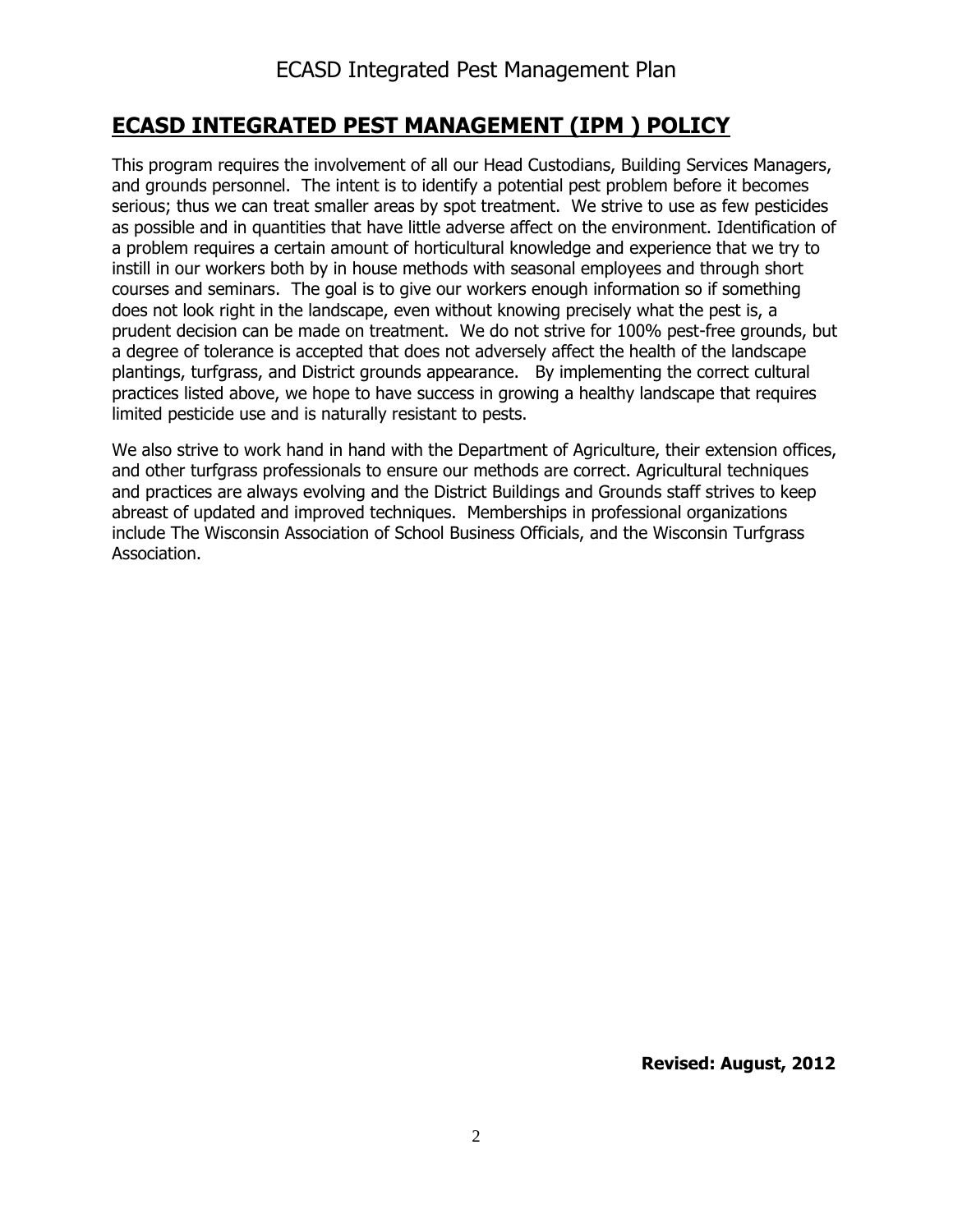# **What is Integrated Pest Management?**

Integrated Pest Management (IPM) is a decision-making process that uses all available pest management strategies to prevent economically damaging pest outbreaks while reducing risks to human health and the environment. IPM is a continuum along which there are many levels of adoption. It can range from simple monitoring to properly timed pesticide use all the way to "biointensive" IPM in which there is total elimination of synthetic pesticides such as in organic farming.

## **Goals of IPM**

## **IPM in schools protects human health by :**

- Suppressing pests that may carry disease
- Reducing pest damage,
- Reducing environmental pollution, and
- Reducing human exposure to pesticides.

In an IPM program, treatments are not made without first monitoring the situation and evaluating whether a pest is likely to be a problem. In schools, there are three injury levels used to determine when to implement pest management strategies:

 **Economic Injury Levels** determine the level of damage to a structure or plant Once damage has reached a level that is severe enough to cause economic loss, control should be implemented. An example would be a termite infestation that requires replacement of some structure.

**Aesthetic Injury Levels**, are the levels at which a pest becomes a nuisance for whatever reason. Perhaps this is the level at which an aphid population drops enough honeydew onto a picnic table beneath a shade tree to disturb the people using the table. Aesthetic injury levels are subjective, that is, what one person tolerates may not be tolerated by another.

 **Medical Injury Levels** are used whenever a pest can cause illness to humans either directly or indirectly. Rodent-transmitted diseases would be one example.

## **COMPONENTS OF AN IPM PROGRAM**

All IPM programs, regardless of the situation, share the same components.

- monitoring the pest population and other relevant factors
- accurate identification of the pest
- determining injury levels and thresholds that trigger treatments
- timing treatments to the best advantage
- spot-treating for the pest
- selecting the least-disruptive tactics
- evaluating the effectiveness of treatments to fine-tune future actions
- educating all people involved with the pest problem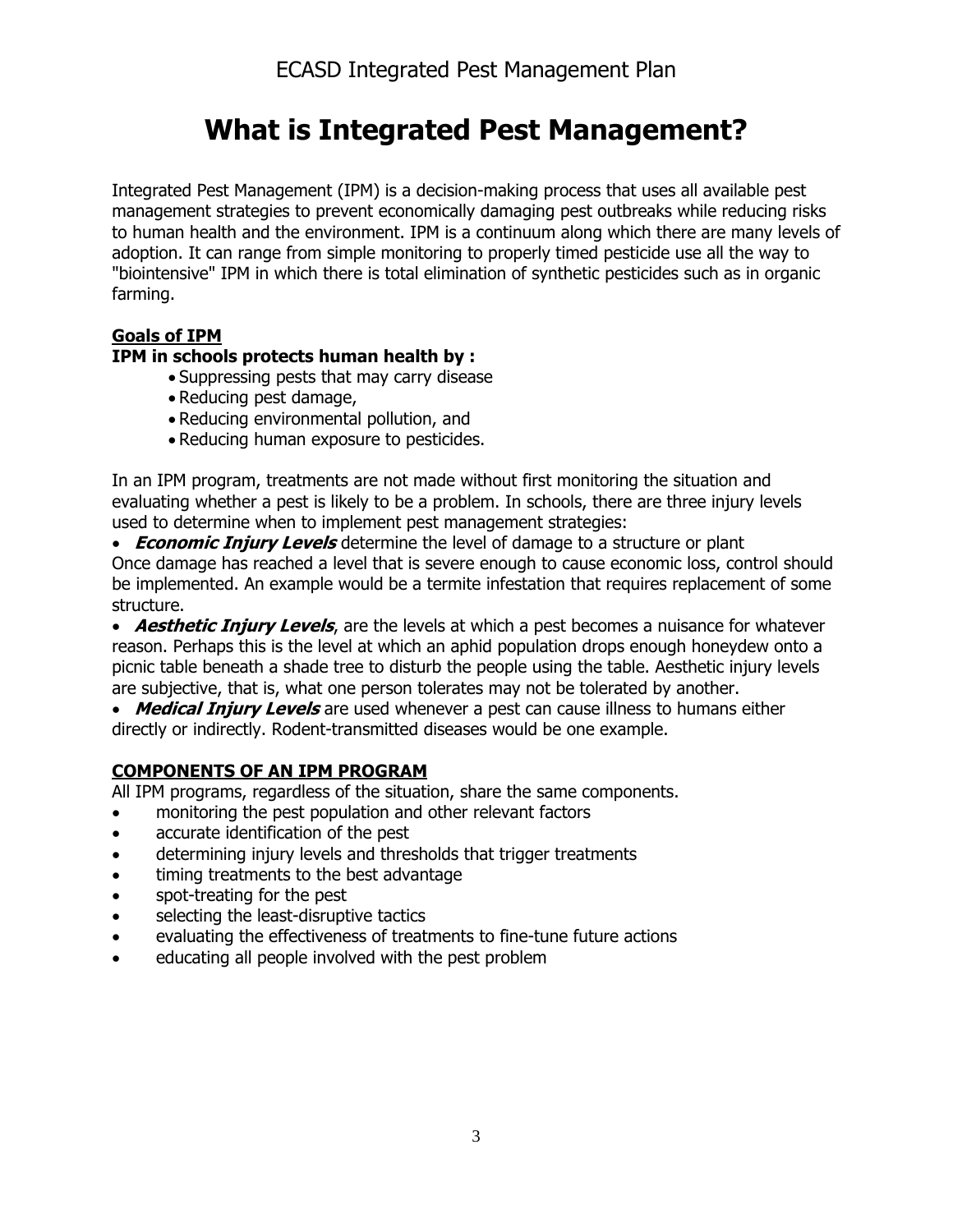### **IPM is a Decision-Making Process**

IPM requires continuous assessment of a situation. There are four key questions that must be answered before implementing any management strategy:

### **1) Is treatment necessary?**

The mere presence of a pest doesn't necessarily warrant treatment. Sometimes a fairly large population of pests can be tolerated while other times the presence of a single pest is intolerable. In addition, the determination of treatment will vary among individuals.

### **2) Where should the treatment take place?**

Pest managers must look at the whole system to determine the best place to solve the problem. Apply treatments where the actions will have the greatest effect. In order to do this you must completely understand the biology and behavior of the pest at hand.

### **3) When should action be taken?**

Timing is very important. There are optimum times in both insect and disease life cycles when they are most susceptible to control. Again, it is very important to understand the biology and behavior of your pest.

## **4) Which strategies should be used?**

IPM uses a multi-tactic approach. Because biological systems are complex, management strategies must also integrate several strategies. Rarely will a single tactic solve the problem for long. Implementing an IPM program means taking a "whole system" or ecosystem approach to solve a pest problem. You must think of both the living and non-living components when determining which approach to take. Each component has an impact on every other component. This manual will help you look at the specific pest problems you are likely to encounter using a system approach. It will also help you develop an integrated management plan to deal with the problem.

There are four control strategies that can be used in developing an IPM program.

- **Cultural** control uses fertilization, irrigation, site selection, plant selection and/or sanitation to prevent pest problems in the first place
- **Physical** control is another preventative strategy. It includes screens or other barriers, temperature and humidity modification, traps, physical repellents, and hand removal of weeds.
- **Biological** control uses beneficial organisms (insects, bacteria, etc.) to control pests. IPM programs seek to conserve naturally occurring beneficial insects by providing them with food and shelter and not using broad-spectrum insecticides that will inadvertently kill the beneficial insects.
- **Chemical** control is used only after all other suitable control strategies are not fully effective or practical. Always use chemicals in an environmentally responsible manner and in accordance with the label.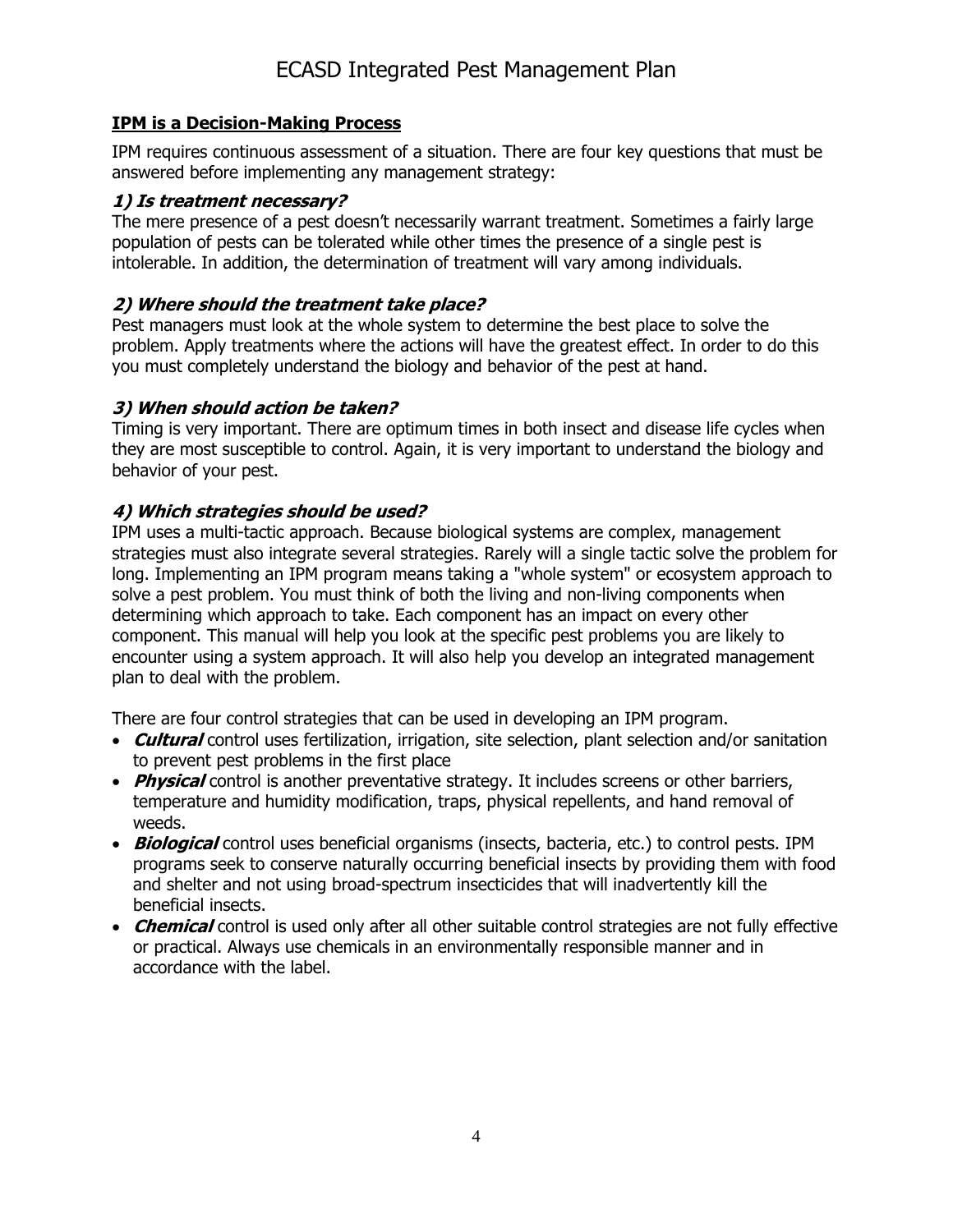# **Sanitation - Indoors**

- Clean all areas of the school regularly.
- Pay special attention to cleaning areas where food is eaten, stored, served, cooked or disposed.
- Keep areas with pets clean. Store all pet food in pest resistant containers.
- Keep areas around sinks and toilets dry.
- Clean up spills as they happen. Possibly make spill clean up the responsibility of the group that makes them.
- Focus cleaning efforts on areas that have more pest problems
- Remove trash more frequently in problem areas. Empty any trash receptacles that have food or food-related items in them at least daily.
- Maintain school interiors to reduce the areas where pests can hide and to reduce food and water sources.

# **Sanitation - Outdoors**

- Clean areas around dumpsters and outdoor trash receptacles at least once a week.
- In (at least) the late summer and early fall try to keep trash receptacles away from areas where children play outdoors because trash receptacles attract wasps, other insects, and rodents.
- Keep grass and brush along the sides of the school well trimmed. A two foot vegetation free barrier of stone or dirt around the school is ideal.
- Pick up outdoor trash regularly. Too much clutter can interfere with plant and grass growth and food and drink containers will attract wasps and other insects.
- Manually remove weeds whenever possible.

# **Maintenance/Pest Exclusion-Indoors**

- Screen all windows that will be opened.
- Keep all screening in good repair.
- Caulk or fill all holes and cracks in the walls, around pipes, etc.
- Fix leaky or "sweaty" piping to reduce water supplied to pests.
- Use pest-resistant food storage containers for pet or human food. These containers will be plastic or glass containers with a tight seal that can be closed easily.
- Make sure all doors that lead outdoors are self closing, or if they will be kept open, have another self closing screen door present.
- Doors should be tight fitting with weather-stripping and door sweeps to keep out crawling pests.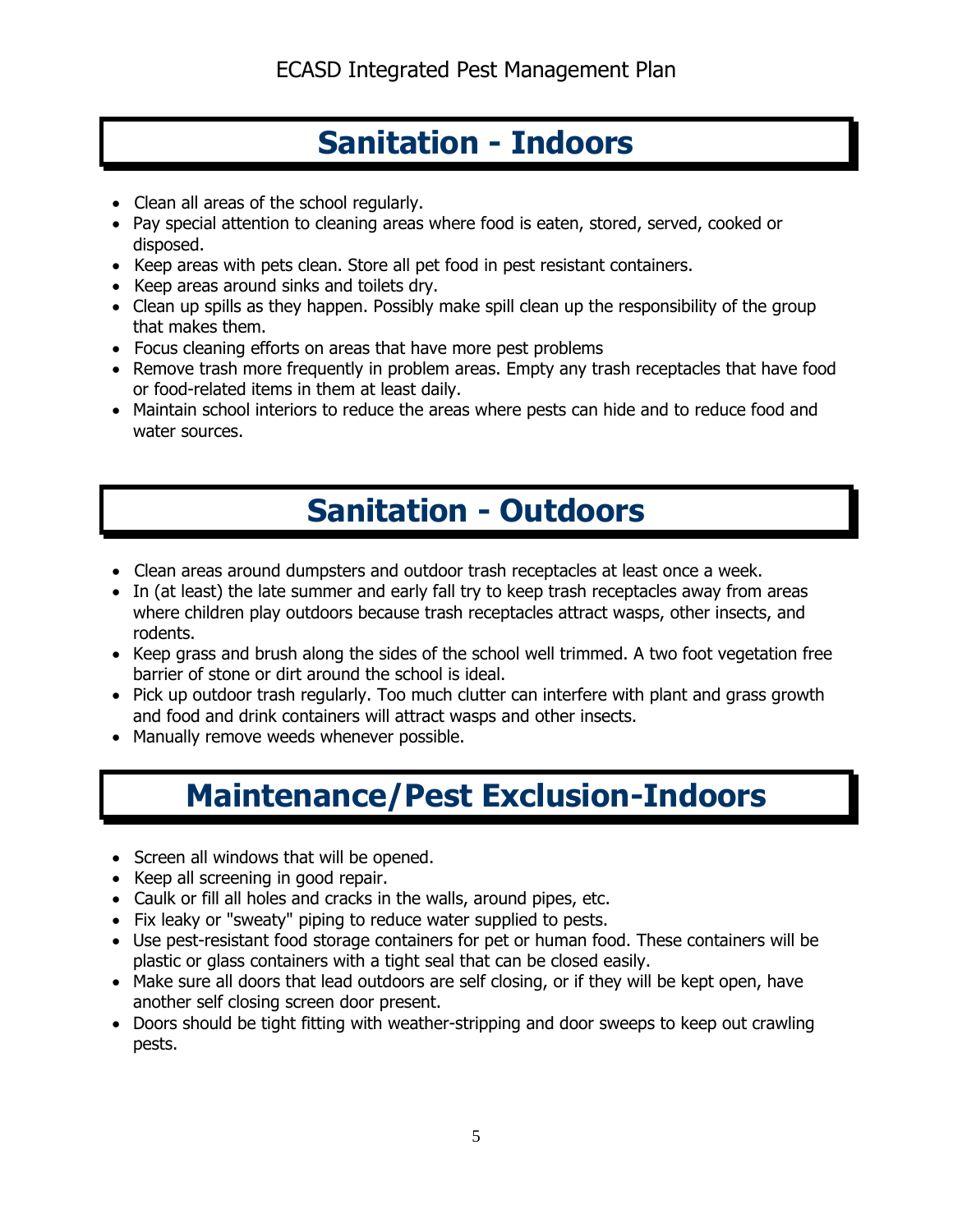# **Maintenance/Pest Exclusion-Outdoor Animals**

- Use pest resistant, self-closing trash receptacles and dumpsters. Keep them closed and remove garbage before it keeps the trash receptacle or dumpster open.
- Do not allow high grass or shrub areas to border athletic fields and other turf areas.

# **Maintenance/Pest Exclusion- Weeds**

- $\bullet$  Mow turf frequently, ideally cutting less than  $1/3$  of the grass height with each mowing.
- Fertilize turf at appropriate rates and times.
- Irrigate turf so grass receives an inch of water a week.
- Use aerification of the soil to improve the performance of athletic turf
- Topdress turf areas for better performance of athletic turf.

# **Monitoring**

- Monitor for pests routinely. Incorporate monitoring into other activities such as cleaning or mowing the lawn.
- Look for pests or evidence of pests (droppings, chew marks or other damage).
- Routinely check these key areas:
	- Food storage and preparation areas.
	- Garbage storage areas.
	- Areas round water pipes in kitchen and bathrooms (and anywhere else they are).
- Place sticky traps in key areas (useful for insects as well as rodents). However, ensure these areas are inaccessible to children.

# **Record Keeping**

- Keep records for both pest sightings and pesticide use on school grounds. Knowing where, when, and what pests are seen on school grounds will help focus pest control efforts and will be helpful to professional pest control operators.
- Maps of the school building and grounds will aid in describing where pests are sighted and pesticides are used.
- All staff should contribute to pest sighting logs.
- Pesticide use logs should be filled out by the person applying pesticides.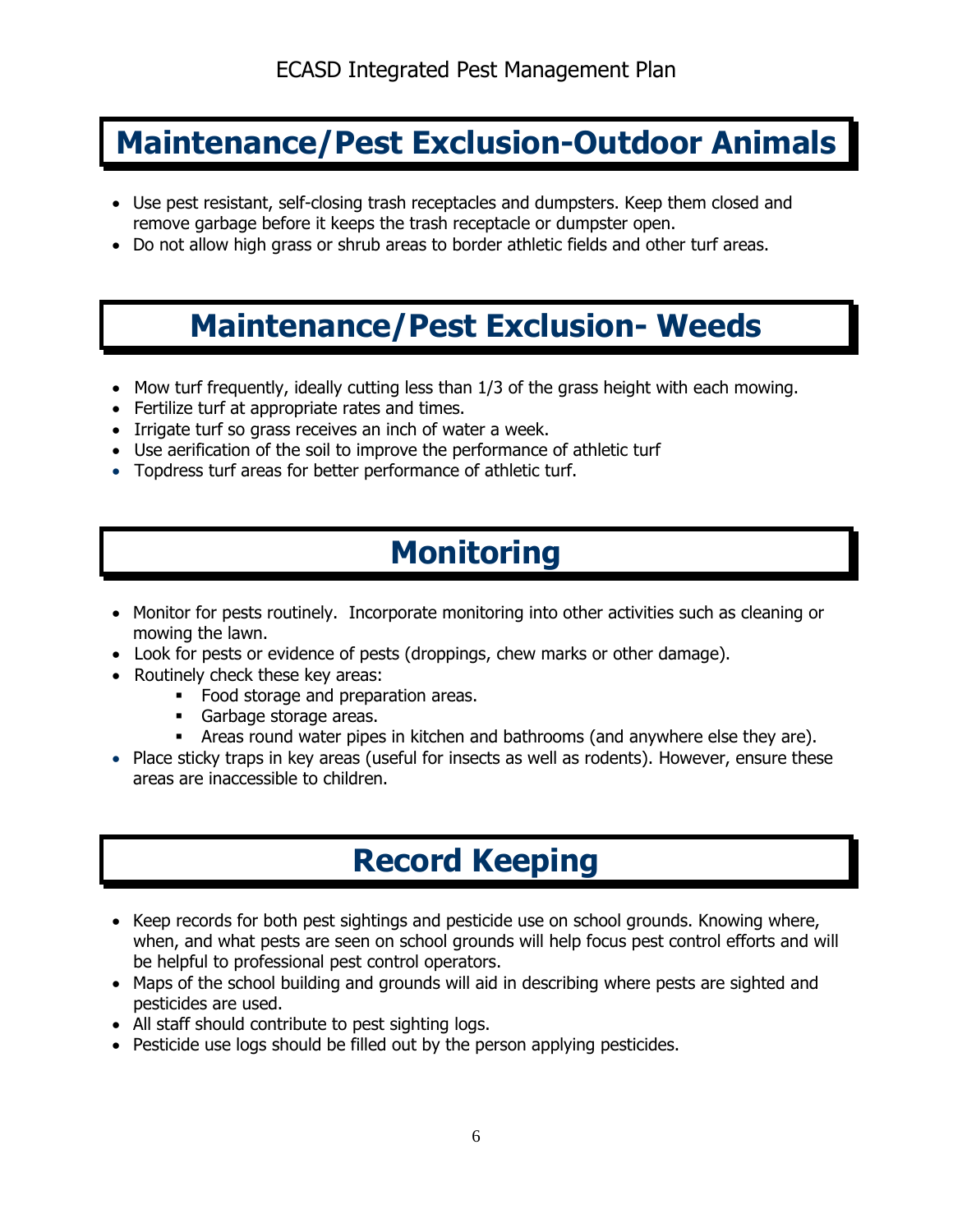# **Considerations and Precautions to take in Selecting and Using a Pesticide**

- Monitor for pests. Only treat a problem if insects are present in the school at an unacceptable level.
- Identify the pest and understand its biology.
- See what measures as far as site modification, sanitation and exclusion can be utilized.
- Look into the effectiveness of pest trapping for pest control.

### **If the above suggestions do not provide control of the problem, pesticides may be necessary.**

- Choose products wisely.
- Choose pesticide baits over sprays when possible.
- Try to use products with the lowest level of risk. All pesticide product labels have "signal words" that help identify the level of risk. Pesticides with the signal word "caution" have the lowest level of risk.
- Use all pesticides with care. Choose pesticides with the least potential for exposure. Use pesticides only when and where people cannot be exposed to these pesticides through direct contact, inhalation of vapors, or allowing premature access to a treated area.
- If pesticides are used, apply them at times when the building will not be occupied for an extended period of time, especially when children are not present.
- If pesticides must be used when children are present, isolate treated area from any human activity.

# **Pesticide storage**

- Pesticide Storage cabinets are located at North High school, Memorial High School and the ECASD Service Center.
- Each Certified Applicator will be in charge of a set of three keys for access to the cabinets.
- Copies of these keys are available from the ECASD IPM coordinator.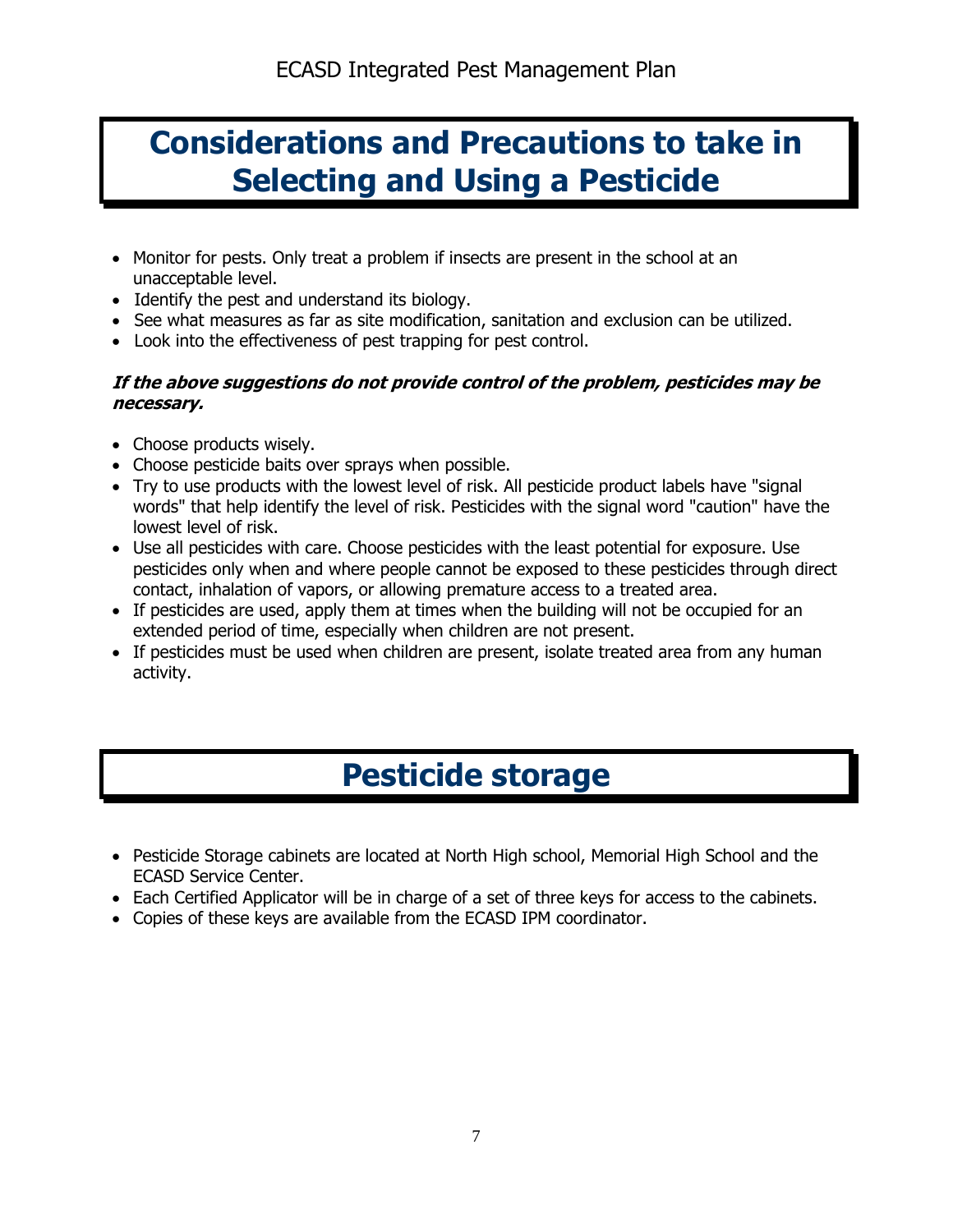# **Posting of Pesticide Applications**

On-site information about pesticide applications will help reduce pesticide exposure, and for some pesticide applications, posting of pesticide application information is required by state law in certain situations (ACTP 29, Wis. Adm. Code and s. 94.715 Wis. Stats). Students and staff have the opportunity to avoid treated areas when the areas are properly posted.

#### **When is posting required for pesticide applications?**

Landscape pesticide applications made by certified school staff or any commercial pesticide applicator **must** be posted with warning signs **before** the application is made. Landscape pesticide applications include all insect, fungus, and weed killer applications (including weed and feed products) to turf, mulch or gravel beds, flowers, shrubbery, and trees on school property.

All pesticide applications (excluding sanitizers, germicides and disinfectants) to a school building or school grounds of a public school district must be posted. Examples of pesticide applications in a school include ant baits, wasp sprays, cockroach sprays, and rodent baits.

#### **Where must signs be placed when posting is required?**

Warning signs must be posted so that they are clearly visible from each point of entry into the treated area. Warning signs for landscape applications should be visible from roads, sidewalks, driveways, doorways, alleys, or adjacent yards. Warning signs are not required in areas where a fence, wall, hedge, or similar structure effectively prevents human access to a treated landscape. If an area is fenced, warning signs must be posted near the gate area.

Indoors, signs must be posted so that they can be seen before someone enters a treated area. The most likely areas to post are the entrances to the room or treated area.

#### **How long must signs remain in place?**

Warning signs must be posted before the application. Many commercial applicators post just before starting an application. Signs must be posted even if the pesticide label does not state a prescribed re-entry interval.

All postings on public school district grounds must remain for a minimum of 72 hours and the same applies for the reentry interval as well.

Signs posted for pesticides that have a prescribed reentry interval must remain in place for the entire reentry interval, and the date on which the reentry interval expires must be written on the sign.

All signs must indicate the date on which they may be removed.

#### **What information must warning signs contain?**

Warning signs must be at least 4 inches by 5 inches, have a white background with red lettering and be attached to a stable supporting device. The use of vinyl flagging material is permitted as long as the information on the sign is visible when posted. Vinyl flags that fold over themselves when posted are unacceptable. Signs must be professionally printed, only the date on which the sign may be removed may be written by hand.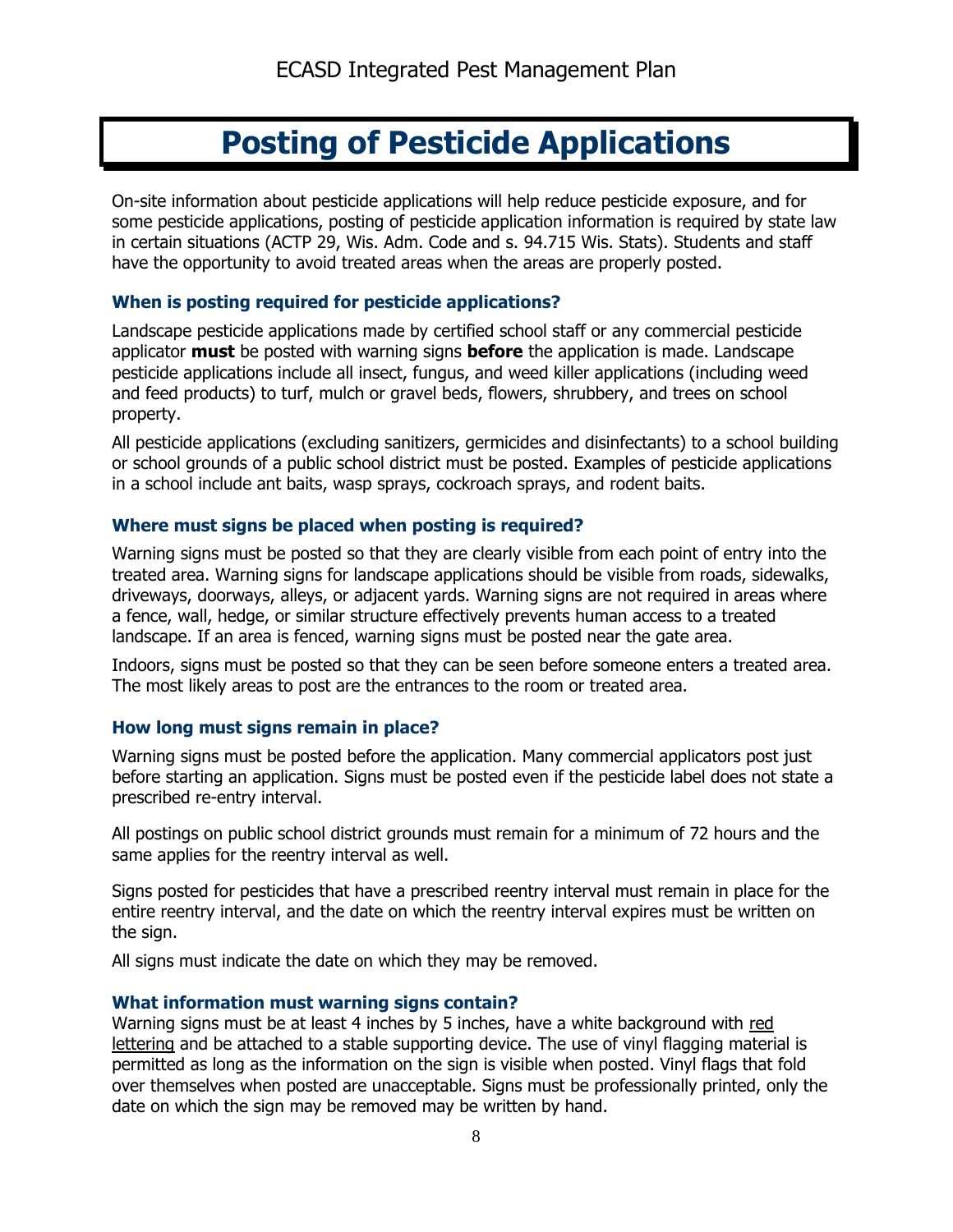# ECASD Integrated Pest Management Plan

Warning signs must contain the wording:

"PESTICIDE APPLICATION PLEASE KEEP OFF" in not less than 36-point type and in not less than 9-point type "DO NOT REMOVE UNTIL SUNSET ON [insert date] FOR ADDITIONAL INFORMATION ON THIS APPLICATION OR ANY FUTURE APPLICATIONS CALL [insert name and telephone number the applicator's employer or business] THIS SIGN IS REQUIRED BY THE DEPARTMENT OF AGRICULTURE, TRADE, AND CONSUMER PROTECTION (608) 224-LAWN"

A sample sign is located within the Forms section of this manual. These signs are available for purchase. Contact the Department of Agriculture, Trade, and Consumer Protection for a list of sign manufacturers.

### **What information must be provided to the public upon request?**

Persons wanting additional information about a specific landscape pesticide application may request information from either a commercial applicator (for hire or not for hire) or commercial application business.

The applicator or business must notify the requester that the following information is available:

- The complete name and address of the person making the application or the business entity (e.g., school).The common chemical or brand name of each pesticide applied and the EPA registration number of that pesticide.
- The concentration and total quantity of each pesticide applied, or the amount of pesticide active ingredient applied per unit area, and the total area treated.
- The date and approximate time of application
- Any post-application precautions stated on the pesticide label including precautions related to re-entry into or use of treated areas.
- A copy of the pesticide label for each pesticide applied.
- The applicator or business may provide the information requested either orally or in writing (if a pesticide label is requested, a direct copy of the label must be provided). The commercial applicator or business may require the requester to pay reasonable copying and postage costs before providing a copy of a pesticide label.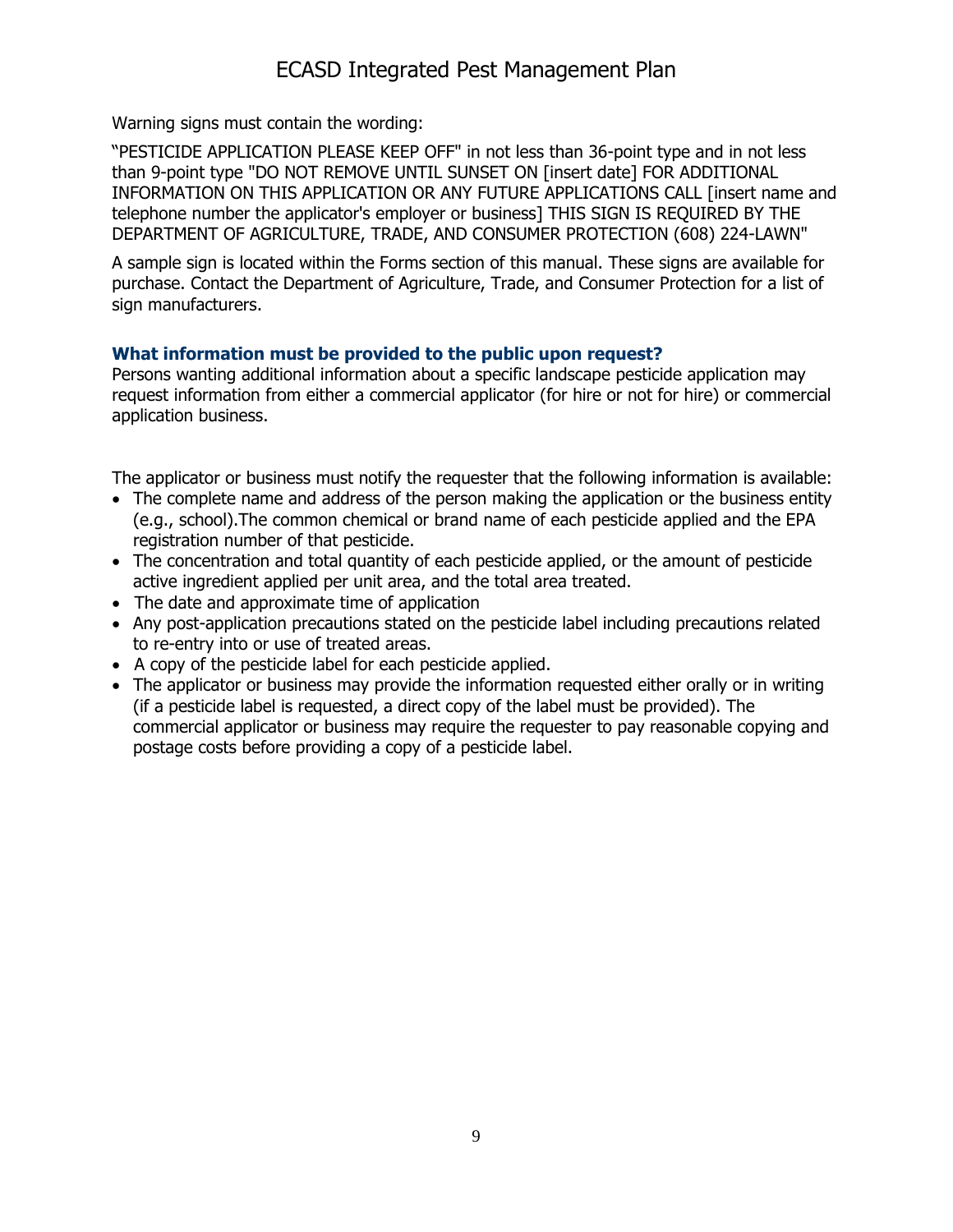# **Legal requirements for Pesticide Use**

State and federal law regulate pesticide use. The **DATCP 29**(Department of Agriculture, Trade and Consumer Protection) is the regulatory framework for pesticide use in Wisconsin. The **Federal Insecticide, Fungicide and Rodenticide Act** (FIFRA) provides the basis for regulation, sale, distribution and use of pesticides in the U.S. FIFRA authorizes EPA to review and register pesticides for specified uses.

General restrictions on pesticide use that must be followed include:

- All pesticide use must be consistent with the label. Any pesticide use that is contrary to the label may be considered illegal.
- Only apply pesticides to sites allowed on the label
- Only apply pesticides in manners allowed on the label.
- Do not apply pesticides at a concentration or rate greater than allowed on the label
- The label may require you to follow specific quidelines, such as:
- Use of personal protective equipment.
- Time interval during which the treated area cannot be used.
- Posting of warning signs. The label may require a specific sign. State law may also require posting not mentioned on the label.
- All pesticide use must stay on the application site. Pesticide that is applied directly to another person's property (overspray) or that moves off of the application site to another property (drift) is illegal.
- Persons wanting additional information about a specific landscape pesticide application may request information from either a commercial applicator (for hire or not for hire) or commercial application business.
- The applicator or business must notify the requester that the following information is available and provide this information upon request:
	- The complete name and address of the person making the application **or** the business entity (e.g., school)
	- The common chemical or brand name of each pesticide applied, or the amount of pesticide active ingredient applied per unit area, and the total area treated.
	- The date and approximate time of application.
	- Any post-application precautions stated on the pesticide label including precautions related to re-entry into or use of treated areas.
	- A copy of the pesticide label for each pesticide applied.
- The applicator or business may provide the information requested either orally or in writing (if a pesticide label is requested, a direct copy of the label must be provided). The commercial applicator or business may require the requester to pay reasonable copying and postage costs before providing a copy of a pesticide label. Commercial applicators for hire are also required to maintain records of all pesticide applications.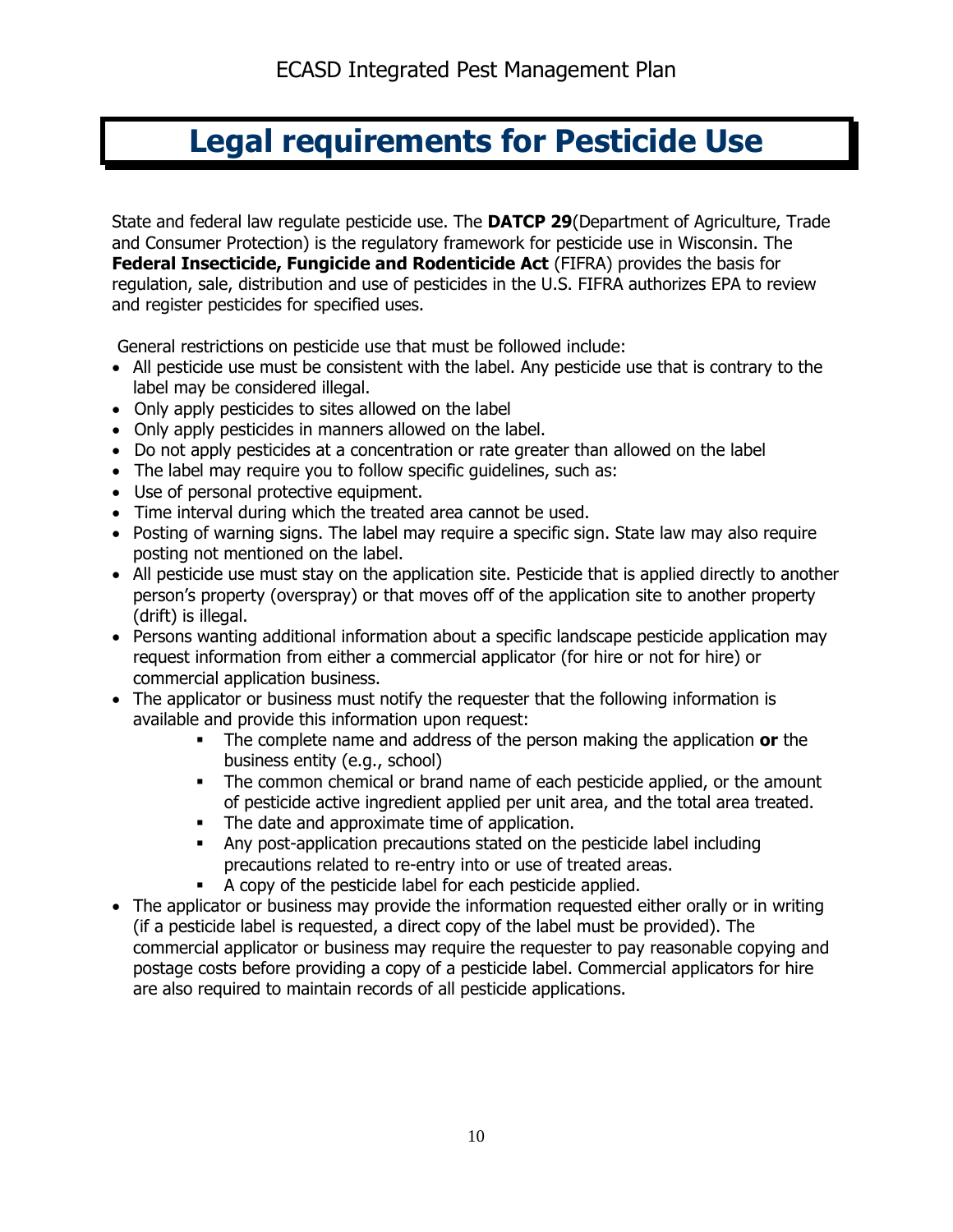# **Wisconsin Statutes for Pesticide Use on Public School Grounds**

Wisconsin's School Pesticide Use Law **(s. 94.715, Wis. Stats.)** guides the use of pesticides on public school property.

### **DEFINITIONS**

Wisconsin statute[ **s.94.67 (25),Wis. Stats**] defines "pesticide" as:

Any substance or mixture of substances labeled or designed or intended for use in preventing, destroying, repelling or mitigating any pest, or as a plan regulator, defoliant or desiccant. In essence, a pesticide is any substance commercially used or distributed with the claim to be useful in controlling a pest.

**"Pesticide"** is the broad category that includes many subcategories including but not limited to

- Herbicides (plants)
- Fungicides (fungi and molds)
- Rodenticides (rodents)
- Termiticides (termites) and
- Aalgaecides (algae)

## **Common products that are 'pesticides' include:**

- Baits
- Ant
- Cockroach
- Rodent
- Containerized
- Gel
- Liquid
- Herbicides
	- Weed and Feed Products (fertilizer with weed control)
	- Round-up® (glyphosate)
- Aerosol sprays that kill, repel or otherwise control (ant & wasp spray)
- Insect growth regulators

## **School Grounds**

Areas defined as "school grounds" include all real estate and structures owned and/or operated, rented or by other formal agreement gives property access rights and control to the school district. Examples may include but are not limited to:

Classrooms, Athletic fields, Playgrounds, School forests, and Privately and publicly owned land leased by or donated to the school/school district.

The definition of "school grounds" is a function of ownership and/or control and it applies whether or not children are ever present on the property.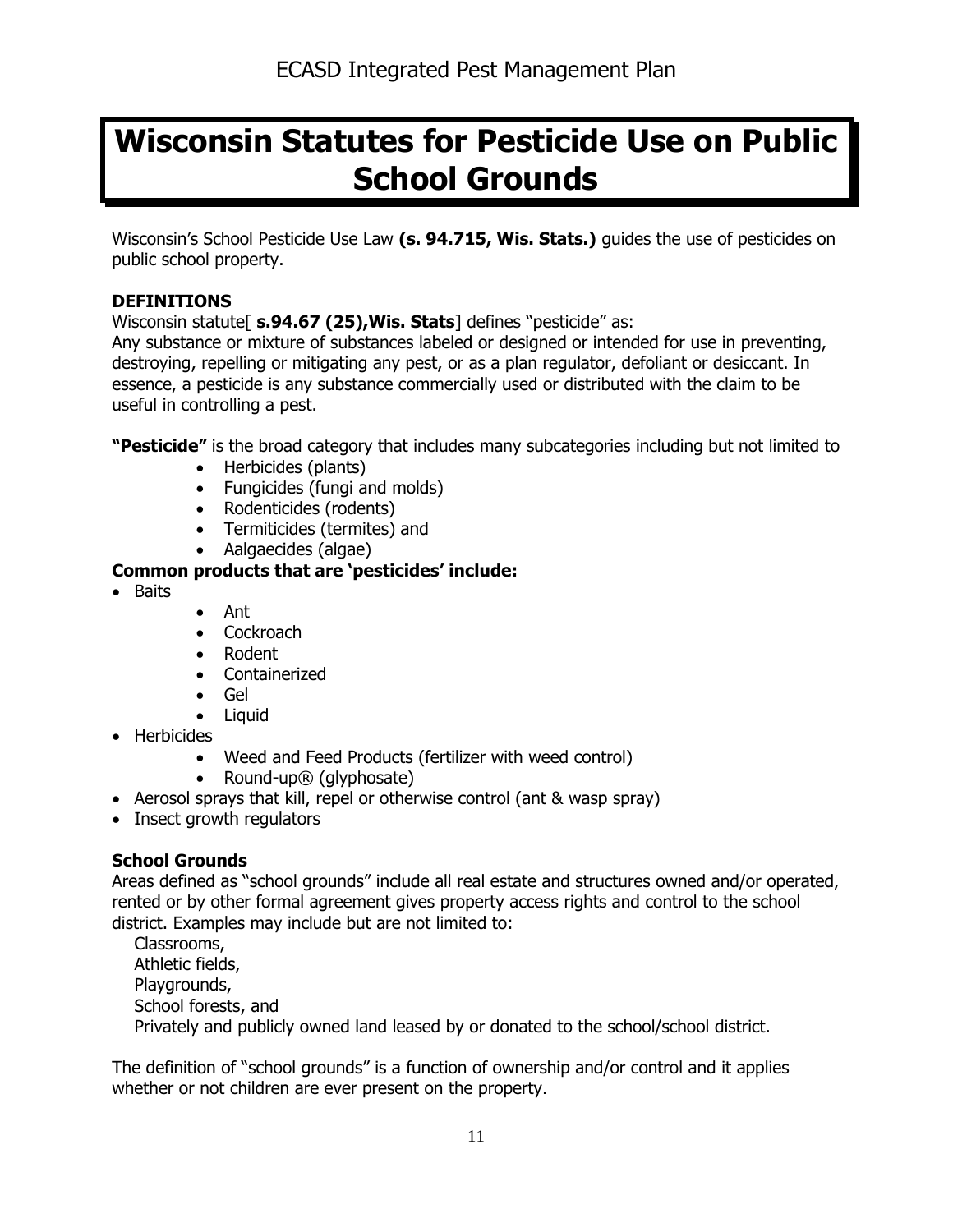### **Exemptions**

Even though children are never present on a particular property that the school district owns, these grounds are not exempt. One example is an off-site school kitchen facility. Because the food service operation is owned and/or operated by the school, this law covers it.

### **Exclusions to the "school grounds"**

Land owned by the school, but leased or otherwise consigned to non-school occupants and not used for official public school activities. An example is school owned land that is rented for cropland by a farmer.

## **PESTICIDE USE LAW REQUIREMENTS (s. 94.715, Wis. Stats.)**

### **94.715 Pest management for schools.**

(1) "Pesticide" has the meaning given in s.94.67 (25), except that "pesticide" does not include a germicide, sanitizer, or disinfectant.

### (2) **REQUIREMENTS FOR SCHOOL BOARDS.**

A school board shall do all of the following:

- Authorize pesticide application in a school or on school grounds to be conducted only by persons who are certified by the Wisconsin Department of Agriculture, Trade and Consumer Protection in the appropriate use categories under s. 94.705.
- Post notice of each pesticide application in a school or on school grounds at the time of the application and for at least 72 hours following the application.

### **APPLICABILITY OF PESTICIDE USE LAW**

The pesticide use law (s. 94.715, Wis. Stats.) applies to Wisconsin public schools grades kindergarten through 12 (K-12).

### **EXEMPTIONS TO THE SCHOOL PESTICIDE USE LAW**

Sanitizers, germicides, and disinfectants need not be applied by a certified applicator, nor the treated area posted for this type of application.

Examples for sanitizers, germicides and disinfectants include:

**Routine Cleaning Products**

Floor cleaners Surface cleaners Toilet sanitizers Bleach

**Pool Maintenance Chemicals** 

Usually considered sanitizers, germicides, or disinfectants. If the label contains claims other than sanitizer, germicide or disinfectant, contact DATCP for clarification.

- **Fertilizers without pesticides in them.** (Weed and feed products ARE pesticides.)
- **Rodent traps.**

Glue traps Snap traps Mechanical traps

**Repellants** may be applied by an uncertified individual who is medically licensed (per ch. ATCP 29.25, Wis. Adm. Code) or to oneself.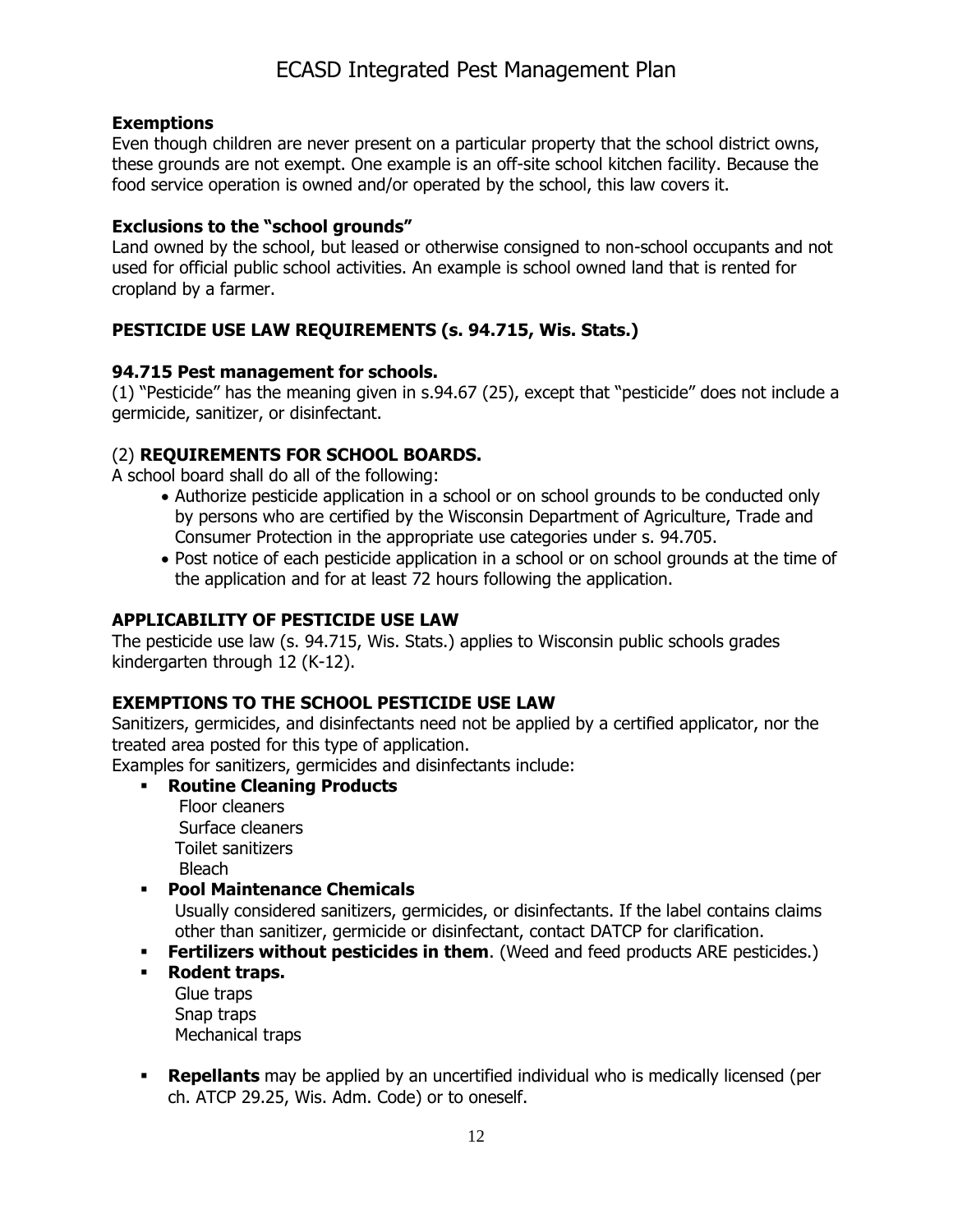# ECASD Integrated Pest Management Plan

**Easements --** Though not required, schools may want utilities or others with easements through school grounds to notify the school when pesticides are going to be applied in the easements.School administrators may want to anticipate this possibility and ask for advance notice of those applications.

Wisconsin rules require that both the school, as a consumer, and the commercial application business, share responsibility for legal use of pesticides on school grounds. Commercial application businesses must offer the school a copy of the label, the amount used, location and reason for the application and other information specified in ch. ATCP 29 Wis. Adm. Code. If a Restricted Entry Interval (REI) is required; the applicator is required to ensure the REI sign is posted. Removal of the REI sign is the school's responsibility.

## **Certification and Licensing Requirements:**

State law requires that pesticide applicators be certified and/or licensed to apply pesticides if the applicator or pesticide use meets certain criteria. Pesticide applicators must be certified and/or licensed to apply pesticides in the following situations:

- Applying pesticides "for hire". Individuals applying pesticides in exchange for a payment, or "for hire", must meet the following criteria:
	- Be working for a licenses pesticide application business.
	- Be a certified commercial pesticide applicator.
	- Be a licensed pesticide applicator.
- Applying a restricted use pesticide. Restricted use pesticides can only be purchased and applied by a certified applicator. Private or commercial certification may be adequate depending on the situation. Licensing fees are only necessary if the application is "for hire". A pesticide product's label states if the product is restricted-use.
- Applying pesticides to school buildings or grounds in a public school district. All pesticides, excluding sanitizers, germicides, and disinfectants, applied in a school or on school grounds in a school district must be made by an applicator certified in the appropriate category(ies) (usually commercial). Licensing is also required, but school employees are exempt from paying the license fee.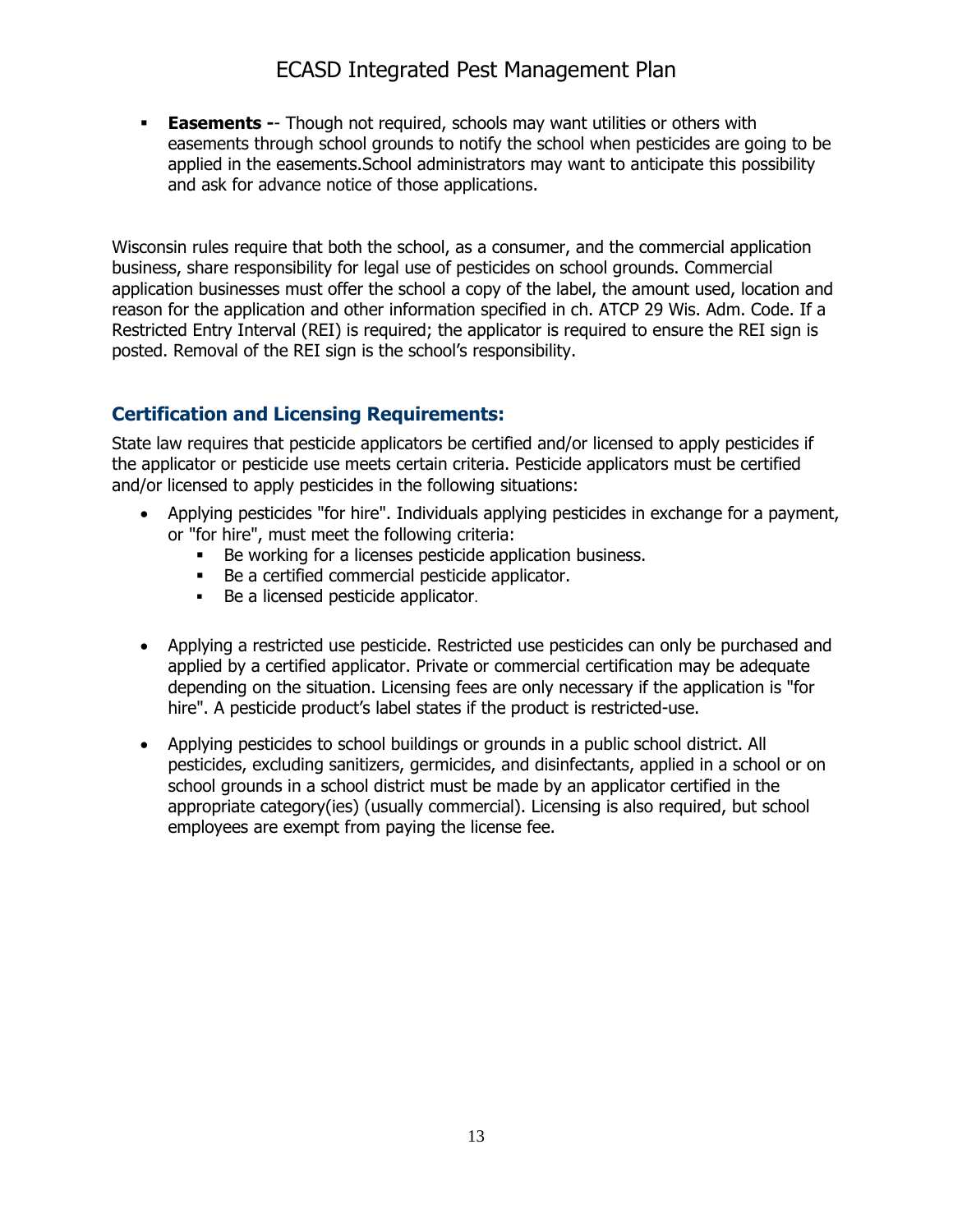# **ECASD Grounds Maintenance Policy**

## Grounds Maintenance Program

The mission of our program is to maintain the grounds of all our school, service and administrative buildings in an aesthetically pleasing and safe condition. These areas include all lawns, trees, landscape plantings, athletic fields, parking lots, sidewalks, and roadways. We maintain these areas in a safe and attractive condition within provided budgets.

The maintenance program is initiated by Building Services Managers, Head Custodians and Grounds Maintenance staff under the guidance of the Director of Buildings and Grounds. Our own staff performs most labor-intensive work. Agricultural chemical applications and major tree work is done through the services of a professional turf and tree maintenance contractor when needed. The contractor must be a certified pesticide applicator and licensed by the State of Wisconsin to do such work. The Director of Buildings and Grounds supervises the contractors and no work can be performed with out authorization and proper notification.

In 1998 the District switched to an [IPM program \(Integrated Pest Management\)](http://www.ecasd.k12.wi.us/departments/business/build/grounds/ipm.html) and was chosen to pilot IPM by the Wisconsin Department of Agriculture. Our maintenance operation may include insect traps and field monitoring for weeds, insects, and disease in the lawns and landscape plantings. By following a program of this type we make pesticide applications only when necessary. Applications of herbicide and pesticide are most often done by "spot" treatment only to the plant or area infested. This method greatly reduces the need for blanket applications and decreases the amount of pesticide use. Preventative pesticide applications on District grounds will only occur under unusual circumstances. Correct cultural practices are a key ingredient of our program and include seeding of lawns and fields with varieties of grasses that perform well in our area and are resistant to heavy athletic use. We also stress liming and fertilization based on soil test results, soil aeration, topdressing, proper mowing height, and irrigation if possible. The intent is to maintain a healthy stand of turf and ornamental plantings that will withstand occasional pest infestations and require limited use of pesticides.

Soil samples are done on a rotating schedule to determine nutrient and lime requirements necessary for good turfgrass growth. Some athletic fields may require frequent testing. We will also run "test plots" to determine the effectiveness of fertilizers and herbicides.

In the event a situation arises that warrants a second opinion we involve experts from the County Extension Office or seek advice from turf grass professionals. The Director of Buildings and Grounds will make final decisions on problem treatments.

Standard procedure is to remove all dead and diseased trees from District property except certain areas that are inaccessible because of woodland conditions. In the event a situation becomes potentially dangerous, work will be done as quickly as possible. Wood will be disposed of at our dumpsite or given to employees for firewood. We will make every effort to preserve our District tree population to include replacement of lost trees.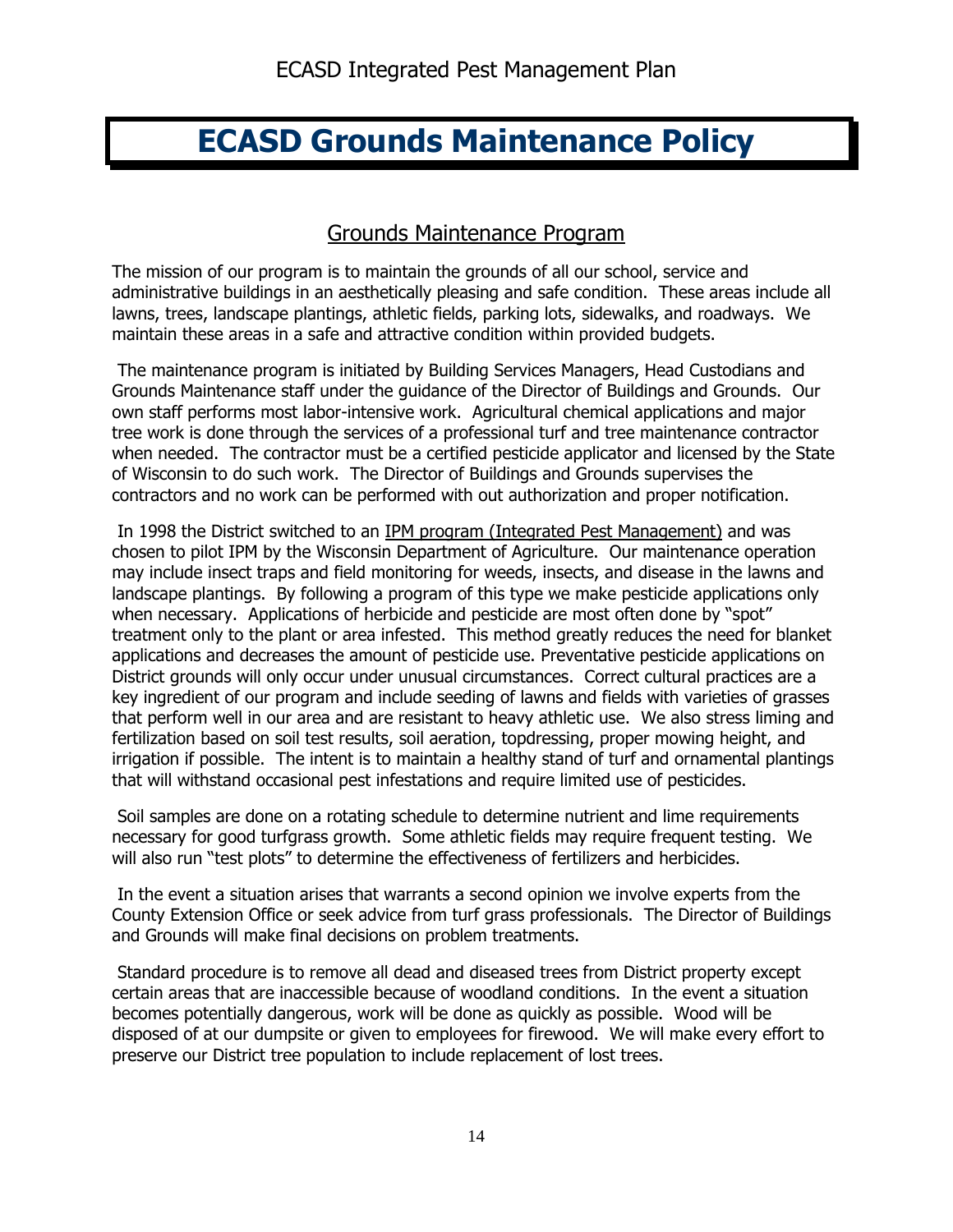# ECASD Integrated Pest Management Plan

We have a training program that will include ground maintenance techniques and topics aimed at identification of problems. The grounds staff is encouraged to attend horticultural seminars and training programs offered by the County Extension Office or Professional Turfgrass organizations.

# **Applications**

1**. Fertilizer**: All applications are done to maintain healthy grass and to promote aggressive growth with the intent to crowd out undesirable weeds. Applications will be tied to soil analysis. Most areas receive one application during fall, September-October, two applications during spring, April-June and one application during summer, August. Applications are either liquid or granular. The source of nitrogen preferred is of the slow release type to lengthen green up time and prevent leaching. We do not use phosphorous as a fertilizer additive. As budgets permit we will integrate organic fertilizer. At this time, organic varieties are much more expensive.

2. **Herbicides** : Weed killers are to be used as spot treatments that are, treating only areas that warrant the use of herbicides to eliminate an infestation that is severely competing with the desirable turfgrasses. Our IPM program requires that we monitor all areas to determine treatments. In some cases solutions may require re-seeding or over seeding to enable reestablishment of turfgrass. Our maintenance program will not normally include broadcasting of herbicides over entire District grounds. Our goal is not to have perfectly weed free lawns but areas that are mostly desirable grasses that provide a safe, comfortable, and attractive ground cover. Broadleaf weeds are controlled with non 2-4-D herbicide, generally a spring or fall application. Crabgrass on athletic fields is controlled with pre-emergent products, generally a late Fall-early Spring application based on previous germination and emergence monitoring. We use corn gluten based products to control both broad leaf and crabgrass. We do not use 2,4-D on any District grounds.

3. **Pre-Emergents**: The only pre-emergents used will be corn gluten based and non 2-4-D products. Depending on test results our maintenance plan may include increased efforts in this area. The use of these products will be in conjunction with a lawn establishment and maintenance program to re-vegetate the treated areas with desirable grasses.

4. **Total Vegetation Control**: TVC is an important practice in our maintenance program. These applications significantly reduce the amount of manual weeding in many areas such as fence lines, signposts, parking lots, curb lines, and sidewalks. We use Roundup very sparingly and only with approval of the Director. The herbicide of choice is an organic, citrus based product. This application is usually performed once and is done from late spring to early summer, depending on weed emergence and growth. Secondary applications are done on a case-by-case basis.

5. **Fungicide**: We have not experienced a great need to apply fungicides. Fungicide use is based upon confirmation of a problem. We monitor athletic fields, where fertilizer and irrigation may create conditions that would allow fungal growths. We monitor soil pH as well to eliminate conditions that would create growths of fungus.

6. **Turf Insecticides**: We use turf insecticides on a very limited basis only to control serious infestations of insects and larvae. Most of the damage is from beetle grubs and moles feeding on grubs.